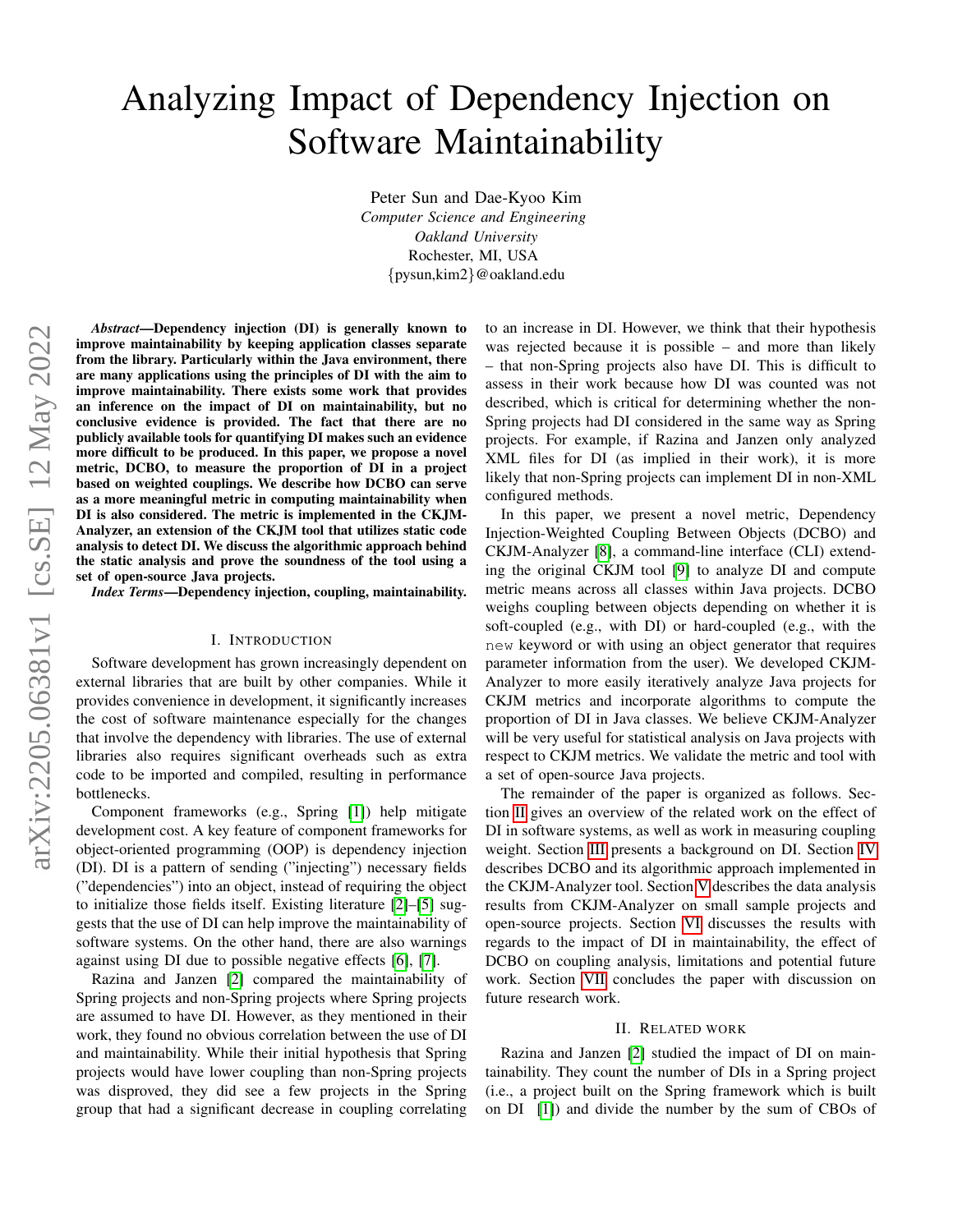the project for normalization. Maintainability is measured in terms of CBO, RFC, and LCOM using the CKJM tool [\[9\]](#page-6-6). They formed two groups of projects – Spring projects and non-Spring projects with an assumption that Spring projects use the DI pattern and non-Spring projects do not. They conducted ANOVA analysis on those groups to find out correlation between the use of DI and maintainability. However, they found no obvious correlation between the use of DI and maintainability.

While their initial hypothesis that Spring projects would have lower coupling than non-Spring projects was disproved, they did see a few projects in the Spring group that had a significant decrease in coupling correlating to an increase in DI. We think that their hypothesis was rejected because it is possible - and more than likely - that non-Spring projects also have DI. This is difficult to assess in Razina and Janzen's paper because they did not describe how DI was counted, which is critical for determining whether the non-Spring projects had DI considered in the same way as Spring projects. For example, if Razina and Janzen only analyzed XML files for DI, it is more likely that non-Spring projects can implement DI in non-XML configured methods. They considered non-weighted CBO to evaluate the effect of DI. We think non-weighted CBO is insufficient to determine the effect of DI. Section [IV](#page-2-0) describes DCBO and why we believe it more accurately assesses the effect of DI on coupling and maintainability, and section [V](#page-3-0) details experimental results that show unweighted CBO remaining the same regardless of DI proportion in experimental projects.

The work by Crasso et al. [\[5\]](#page-6-2) suggests that the use of DI can provide cleaner web-based interfaces. The model they developed demonstrates a significant improvement in the precision of interfaces for web applications with DI applied. An improvement was observed in web service queries, and the authors think it is due to DI code containing more "meaningful terms" or having higher accuracy in words/phrases that relate to search queries. Additionally, the authors observed a small performance hit and overhead increase when using DI, primarily because of the DI pattern requiring more memory in service adaptors. The authors argue that the slight increase in memory and overhead is minimal, especially because DI-based web services provide more accurate queries. The authors do not directly mention maintainability, but suggest that DI makes it easier to outsource Web Service development.

There exists also some work [\[6\]](#page-6-3), [\[10\]](#page-6-8) discussing a negative impact of DI. The work by Roubtsov et al. [\[6\]](#page-6-3) presents bad smells caused by DI on modularity. They observed that a specialized form of DI using syntactic metadata has a higher probability of violating modularity rules, which leads to less cohesion. Similarly, the work by Laigner et al. [\[7\]](#page-6-4) presents a catalog of DI anti-patterns (e.g., *framework coupling*, *intransigent injection*) which increase coupling (e.g., by DI annotations, unnecessary dependencies) while decreasing maintainability as opposite to "good" patterns (e.g., GoF patterns [\[11\]](#page-6-9)).

Saidulu [\[10\]](#page-6-8) proposed a metric coined Weighted Coupling Between Objects (WCBO). They rank the weight of class coupling with bipartite graphs and use the metric to assess fault proneness. Our work differs from Saidulu's approach in that we weight coupling via DI.

## III. DEPENDENCY INJECTION

<span id="page-1-0"></span>DI, which is a specific form of *Dependency Inversion Principle* [\[3\]](#page-6-10), is a design pattern to improve the maintainability of software systems by reducing coupling through injecting dependencies in classes using an external injector which is a class object or file (e.g, an XML-based configuration file in the Spring framework). As coupling is reduced. consequently the complexity of classes is also dminished. DI also makes it easier to pinpoint dependency-related errors as dependency injection is localized in one place (viz. the injector).

According to Yang et al [\[3\]](#page-6-10), a dependency may be injected in four ways  $[3] - (i)$  $[3] - (i)$  via constructor parameters, which is known as *Constructor No Default* (CND); (ii) via method parameters, which is known as *Method No Default* (MND); (iii) via constructor parameters or a default object (using the new command), which is known as *Constructor With Default* (CWD); and (iv) via method parameters or via a default object, which is known as *Method With Default* (MWD). Consider the code snippet below. In the code, the DogPenCND class implements CND, the DogPenMND class implements MND, the DogPenCWD class implements CWD, and the DogPenMWD class implements MWD.

```
1 public class Dog {
2 String name;
3 Dog() {
4 this.name = "Dog";
5 }
6 }
  public class DogPenCND {
9 Dog dog;
10 DogPen(Dog dog) {
11 this.dog = dog;
12 }
13 }
15 public class DogPenMND {
16 Dog dog;
17 void AddDog(Dog dog) {
18 this.dog = dog;
19 }
20 }
22 public class DogPenCWD {
23 Dog dog;
24 DogPen() {
25 this.dog = new Dog();
26 }
27 }
29 public class DogPenMWD {
30 Dog dog;
31 void AddDog() {
32 this.dog = new Dog();
34 }
```
7

14

21

28

<sup>33</sup> }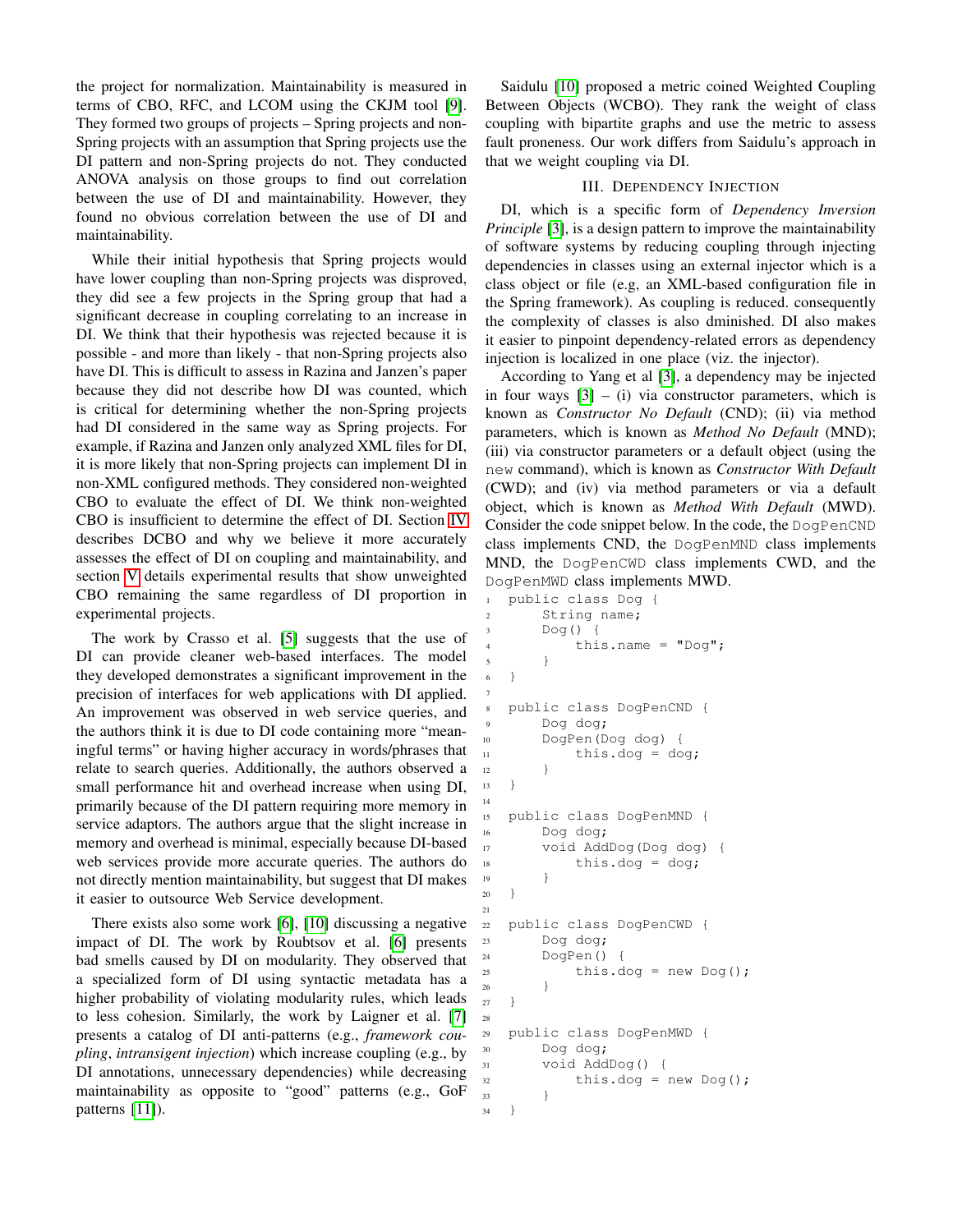Typically, the implementation of services is specified in the injector which is often used as a clue for the use of DI. When a change needs to be made in the service, it is done through the injector without changing the client. In this way, the client remains unchanged and thus, the code becomes more flexible and reusable.

Consider the code snippet below. The DogPenGeneratorCND class acts as the injector, injecting the Dog class into each DogPenCND object. In this way, each different DogPenCND object does not need to generate its own Dog dependency. This is particularly helpful when the same dependency is injected in multiple different objects. The CND and MND structures follow this benefit.

```
1 public class DogPenGeneratorCND() {
2 \text{ Dog dog} = \text{new Dog}(\text{''Dog1''});3 DogPenCND pen1 = new DogPenCND(dog);
       4 DogPenCND pen2 = new DogPenCND(dog);
       5 DogPenCND pen3 = new DogPenCND(dog);
6 }
```
In contrast, the CWD and MWD structures do not entirely follow the injector benefit. Consider the code snippet below. If developers use the "default" constructor or method available in the CWD/MWD structures, it requires the object itself to generate its own dependency object.

```
1 public class DogPenGeneratorCWD() {
       DogPenCWD pen1 = new DogPenCWD ();
       3 DogPenCWD pen2 = new DogPenCWD();
       DogPenCWD pen3 = new DogPenCWD();
5 }
```
DI comes with a few technical hindrances. Firstly, it requires all the dependencies to be resolved before compilation if the compiler is not configured to recognize injected dependencies. That is, the compiler cannot recognize the presence of injected dependencies unless it is configured. Secondly, the frameworks built upon DI are often implemented with reflection or dynamic programming, which can hinder the use of IDE automation such as finding references, showing call hierarchies, and safe refactoring [\[12\]](#page-6-11).

## <span id="page-2-0"></span>IV. ANALYZING THE IMPACT OF DI ON MAINTAINABILITY

In this section, we describe the proposed approach for analyzing the impact of DI on software maintainability. The following are the research questions we seek to answer in this work.

*Is CBO a sufficient metric to determine DI in a system?* We believe this is an important question to address because previous research has argued that DI should reduce coupling, and therefore reduce CBO [\[2\]](#page-6-1). It should follow, therefore, that an inverse relationship between DI and CBO (increase in DI will decrease CBO) can be quantified. We use experimental analysis to determine whether that inverse relationship exists.

*Does weighted DI in a system yield greater maintainability?* This is the motivation behind our proposal for the new metric, DCBO. We show in Section [V](#page-3-0) that CBO values are consistent when Java projects are implemented with any of the four DI definitions proposed by Yang et al. [\[3\]](#page-6-10), and we further show how DCBO - which weighs the definitions differently - can

provide a more meaningful metric in determining the effect of DI on maintainability.

In particular, we hope to expand on the work done by Razina and Janzen [\[2\]](#page-6-1) who focused on Spring framework projects to assess whether DI improves maintainability. We aim to provide an open-source software solution in computing DI within projects, and propose a new metric in accordance with an updated DI definition.

## *A. Dependency Injection Weighted-Coupling Between Objects*

Yang et al. [\[3\]](#page-6-10) acknowledged a reduction in reusability with respect to the CWD and MWD patterns because of the "default" object, but did not believe that was significant enough to remove the CWD and MWD definitions [\[3\]](#page-6-10). We argue that only CND and MND conform to the DI pattern (cf. Section [III\)](#page-1-0) and with respect to CWD and MWD, the "default" object incurs twice the coupling penalty compared to injecting dependencies via parameters. In other words, DI via parameter injection (CND/MND [\[3\]](#page-6-10)) requires only one change where the dependency is generated and injected into various classes, whereas DI via default object injection (CWD/MWD [\[3\]](#page-6-10)) requires *N* number of changes, where *N* is the number of classes that depend on that object. We propose DCBO to quantify the effect of DI on coupling in Java classes. We weigh coupling in two parts:

- Half of the total weight of 2 is added if a coupled dependency exists (i.e., half of the total CBO metric). A total weight of 2 is added every time a coupling exists, because of the two-way nature of the CBO metric computation.
- Half of the total weight of 2 is added if the dependency the class is coupled to is not injected via DI (i.e., the class uses a default object).

Given that, we quantify DCBO using the following equation, where  $DIP$  is the number of parameters that are injected via DI using the CND/MND [\[3\]](#page-6-10) pattern.

<span id="page-2-1"></span>
$$
DCBO = CBO - DIP \tag{1}
$$

CKJM-Analyzer was developed to address a need for an open-source solution that can quantify DI in Java projects. At a high level, it is a .NET command line interface (CLI) [\[8\]](#page-6-5) run on a Windows operating system (OS) that wraps the CKJM extended tool [\[13\]](#page-6-12) and provides additional functionality to compute DI proportion, project-specific metric means, and DCBO. In the CKJM-Analyzer tool, we compute DCBO for every class using Formula [1,](#page-2-1) and finally return the mean for every project in the final report. We acknowledge that while the weights assigned in DCBO should sufficiently cover DI implementations via parameter injection, it does not account for whether that injected object will enforce further coupling. For example, the injected object could call an internal function that requires multiple parameters, forcing the user to perform changes wherever that function is called, even though that object is injected via parameter injection. In that case, DCBO would compute its coupling weight as 0.5, but practically the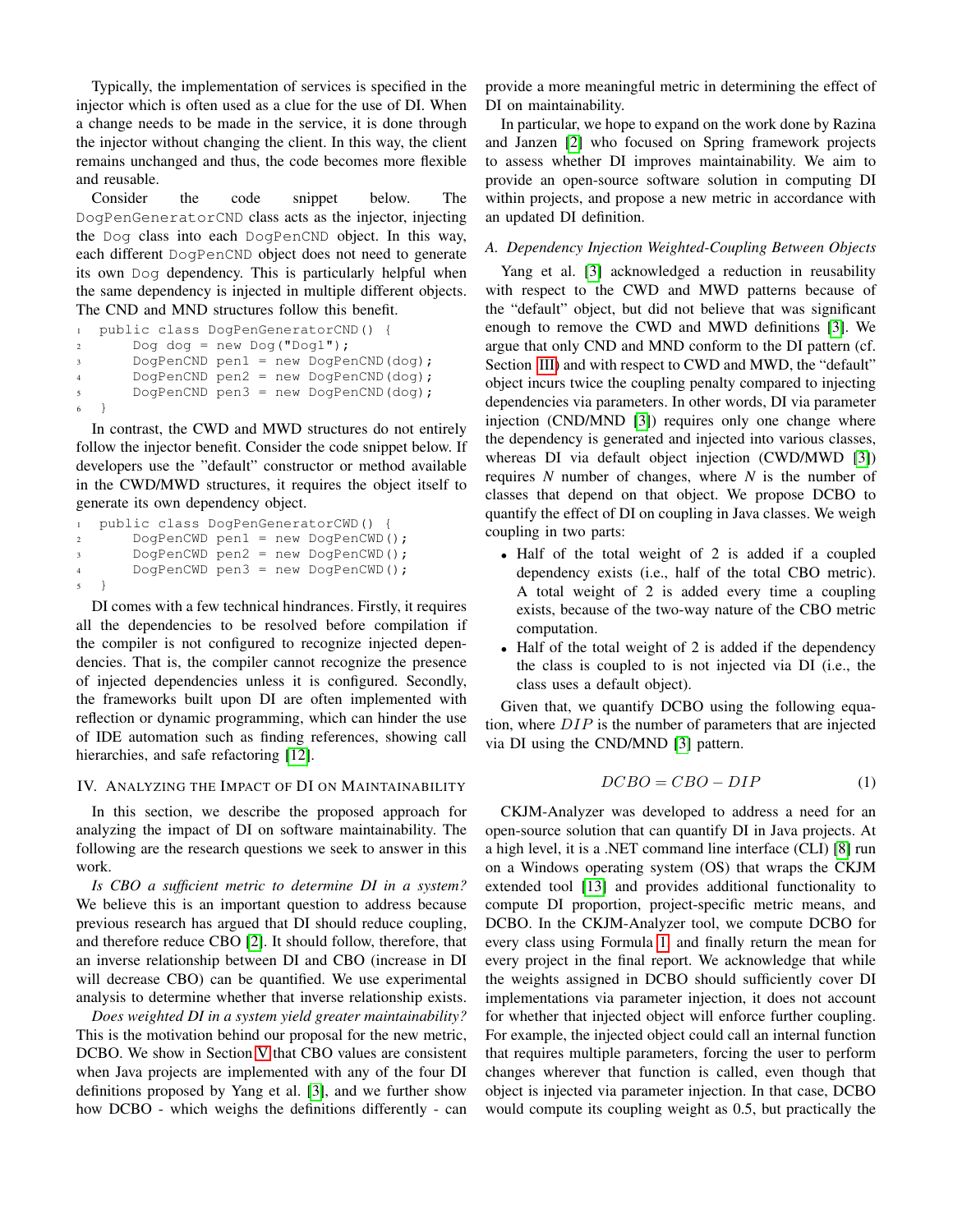weight should remain as 1 since the user will need to perform multiple changes.

## *B. Dependency Injection Detection Algorithm*

In this section, we discuss the specific algorithm implemented to detect DI. It identifies DI patterns analogous to CND and MND, but does not consider the default object injection as a DI pattern (viz. CWD and MWD). CKJM-Analyzer iteratively executes CKJM-DI on every Java class within a project and performs additional computations. Below is pseudocode for the algorithmic implementation to detect DI. In the code, *GetParams()* returns a list of all parameters the class uses in its constructors or methods. Then, *GetClassNames()* returns a list of all class names, essentially all of the available non-primitive dependencies in the project. The intersection of params and classNames is a list of all non-primitive parameters that the class has, which follows CND/MND DI pattern. Then, diPara is multiplied by 2 when computing the proportion because coupling is a two-way relation (i.e., the object using the dependency and the dependency itself will each increment coupling by 1). Given that the computation returns a proportion (di), we deem the lowest DI proportion to be 0 (0%) and the highest DI proportion to be 1 (100%).

```
1 double diPara = 0.0;
2 double cbo = 0.0;
  foreach classFile in project:
       var params = GetParameters();
       var classNames = GetClassNames();
       diPara += Intersect (params, classNames);
       cbo += GetCBO();
  double di = diPara * 2 / cbo;
```
## *C. Maintainability Algorithm*

Maintainability is defined as *"the ease with which a software system or component can be modified to correct faults, improve performance or other attributes, or adapt to a changed environment"–IEEE.* There have been many models proposed to quantify maintainability [\[14\]](#page-6-13)–[\[16\]](#page-6-14), but we propose a simplified model based on metrics analyzed by Razina and Janzen [\[2\]](#page-6-1). We believe comparing normalized metrics across projects would more accurately reflect how maintainability changes when DI proportion changes. We compute maintainability using the CBO, LCOM and RFC metrics. We then normalize CBO as NCBO using the module complexity formula proposed by Okike [\[17\]](#page-6-15),  $CM = 1 - \frac{1}{1+IS}$ , where CM is the module complexity (normalized CBO), and IS is the coupling complexity (CBO). We also normalize RFC as NRFC using the module complexity formula. We normalize LCOM as NLCOM using the Best-Fit normalization approach [\[17\]](#page-6-15), where  $NLCOM = 1/LCOM$  if LCOM is not 0, otherwise  $NLCOM = 0$  if LCOM is 0. Given that, maintainability can be computed as MAI.

<span id="page-3-1"></span>
$$
MAI = 1 - \frac{NCBO}{3} - \frac{NLCOM}{3} - \frac{NRFC}{3} \tag{2}
$$

where the value of MAI, NCBO, NLCOM, and NRFC is in the range of  $[0, 1]$ . A MAI score of 1 is the highest maintainability, and a MAI score of 0 is the lowest maintainability. As CBO, LCOM, and RFC increase, the system becomes more complex and less maintainable. That is, a system with very high CBO, LCOM and RFC will result in a system that is extremely difficult to maintain. However, MAI does not take into account dependency injection and thus, it cannot capture the impact of dependency injection on maintainability. So, we substitute NCBO with NDCBO (normalized DCBO) to consider dependency injection. We propose DMAI (Dependency Injection-Weighted Maintainability);

<span id="page-3-2"></span>
$$
DMAI = 1 - \frac{NDCBO}{3} - \frac{NLCOM}{3} - \frac{NRFC}{3} \tag{3}
$$

CKJM-Analyzer parses the metric results from CKJM-DI, computes the metric means, and calculates maintainability with Formula [2,](#page-3-1) as well as dependency injection-weighted maintainability with Formula [3.](#page-3-2)

#### V. DATA ANALYSIS

<span id="page-3-0"></span>In this section, we use CKJM-Analyzer to analyze artificially generated Java projects, as well as open-source projects.

## *A. Experimental Data*

We first test CKJM-Analyzer and DCBO using artificially generated Java projects. In an effort to showcase CKJM-Analyzer use and DCBO, we created simple Java projects [\[18\]](#page-6-16) and performed DI analysis using our tools (viz. CKJM-Analyzer and CKJM-DI) [\[8\]](#page-6-5), [\[19\]](#page-6-17). Each project contains a Dog class and ten DogPen classes. The projects range from *di 0* that has every DogPen class initializing its own Dog dependency class (following the CWD pattern [\[3\]](#page-6-10)), and *di 100* that has every DogPen class using an injected Dog dependency class (following the CND pattern [\[3\]](#page-6-10)). A total of 11 projects were created, and CKJM-Analyzer was executed on the projects.

Table [I](#page-4-0) shows the results of non-normalized metrics from the application. Of the metrics included in the MAI metric, only RFC sees a small decrease as DI increases. Both CBO and LCOM remain unchanged regardless of the amount of DI in the system. CBO stays consistent because it does not weigh CND differently from CWD, and sees all patterns of DI proposed by Yang et al. [\[3\]](#page-6-10) as the same type of coupling. Contrarily, DCBO has a noticeable decrease as DI increases - increasing DI From 0% to 100% decreases DCBO coupling by 50%. DCBO weighs CWD more heavily than CND, and therefore shows a reduction in coupling as DI increases in the system.

Table [II](#page-4-1) shows the normalized metric and MAI results with unweighted CBO which are visualized in Figure [1.](#page-4-2) The results show that given the small decrease in RFC as DI increases, there is a slight overall increase in MAI as DI increases.

Table [III](#page-4-3) shows the normalized metric and MAI results with DCBO, and Figure [2](#page-4-4) visualizes the results. The results show that NDCBO decreases as DI increases, which increases MAI more than the unweighted CBO results.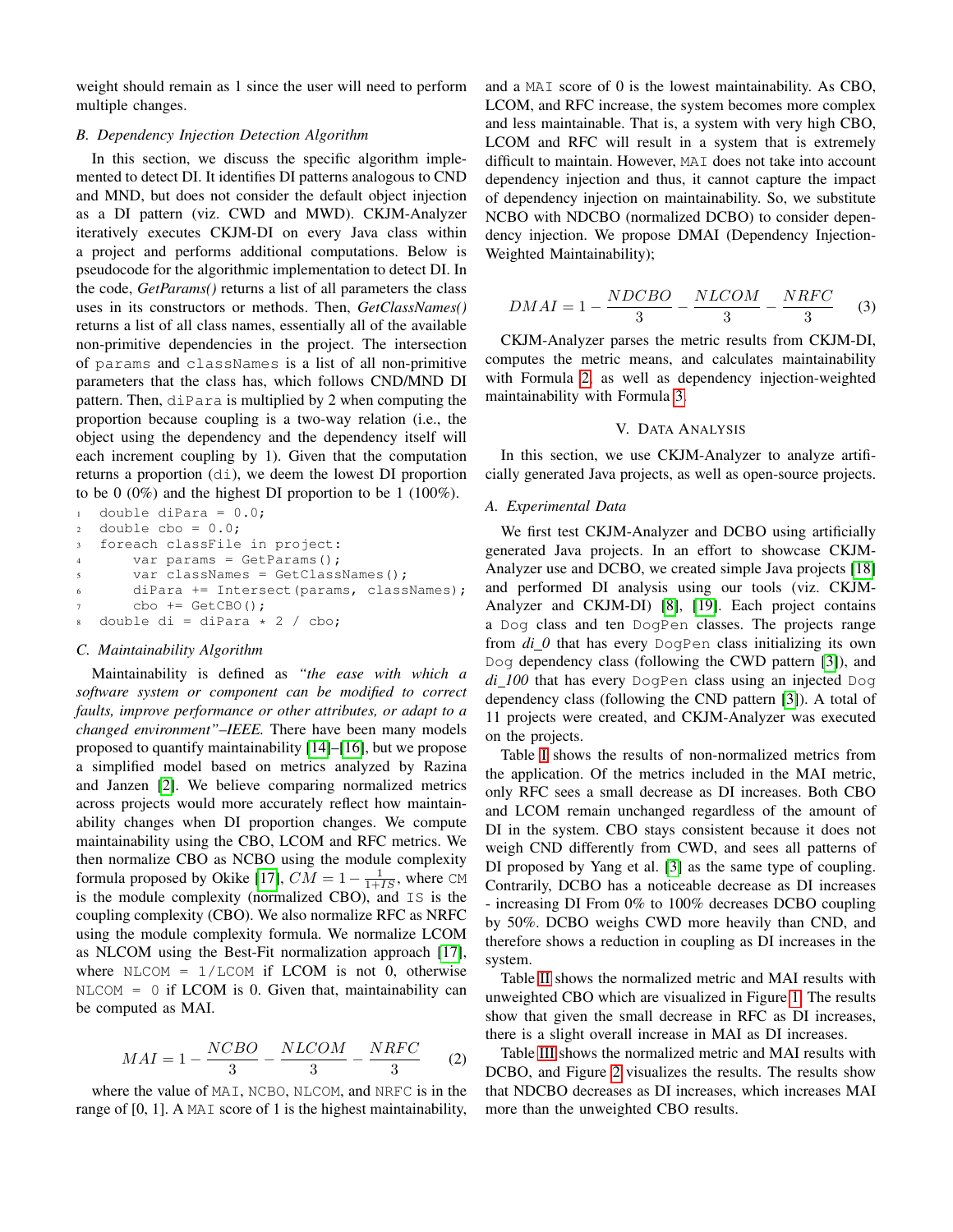| Project | DI  | CBO  | DCBO | <b>LCOM</b> | <b>RFC</b> | LOC |
|---------|-----|------|------|-------------|------------|-----|
| di 0    | 0.0 | 1.82 | 1.82 | $\theta$    | 2.91       | 108 |
| di 10   | 0.1 | 1.82 | 1.73 | $\theta$    | 2.82       | 106 |
| di 20   | 0.2 | 1.82 | 1.64 | $\Omega$    | 2.73       | 104 |
| $di$ 30 | 0.3 | 1.82 | 1.55 | $\theta$    | 2.64       | 102 |
| di 40   | 0.4 | 1.82 | 1.45 | $\Omega$    | 2.55       | 100 |
| $di$ 50 | 0.5 | 1.82 | 1.36 | $\Omega$    | 2.45       | 98  |
| di 60   | 0.6 | 1.82 | 1.27 | $\Omega$    | 2.36       | 96  |
| di 70   | 0.7 | 1.82 | 1.18 | $\Omega$    | 2.27       | 94  |
| di 80   | 0.8 | 1.82 | 1.09 | $\Omega$    | 2.18       | 92  |
| di 90   | 0.9 | 1.82 | 1.00 | $\Omega$    | 2.09       | 90  |
| di 100  | 1.0 | 1.82 | 0.91 | $\Omega$    | 2.00       | 88  |

<span id="page-4-0"></span>TABLE I CKJM-ANALYZER EXPERIMENTAL ANALYSIS RESULTS

| DI  | <b>NCBO</b> | <b>NRFC</b> | <b>NLCOM</b> | MAI  |  |  |
|-----|-------------|-------------|--------------|------|--|--|
| 0.0 | 0.65        | 0.74        | $\theta$     | 0.54 |  |  |
| 0.1 | 0.65        | 0.74        | $\theta$     | 0.54 |  |  |
| 0.2 | 0.65        | 0.73        | $\theta$     | 0.54 |  |  |
| 0.3 | 0.65        | 0.73        | $\theta$     | 0.54 |  |  |
| 0.4 | 0.65        | 0.72        | 0            | 0.55 |  |  |
| 0.5 | 0.65        | 0.71        | $\theta$     | 0.55 |  |  |
| 0.6 | 0.65        | 0.70        | $\theta$     | 0.55 |  |  |
| 0.7 | 0.65        | 0.69        | $\theta$     | 0.55 |  |  |
| 0.8 | 0.65        | 0.69        | $\theta$     | 0.56 |  |  |
| 0.9 | 0.65        | 0.68        | 0            | 0.56 |  |  |
| 1.0 | 0.65        | 0.67        | $\theta$     | 0.56 |  |  |
|     | TABLE II    |             |              |      |  |  |

<span id="page-4-1"></span>NORMALIZED UNWEIGHTED CKJM-ANALYZER EXPERIMENTAL RESULTS



<span id="page-4-2"></span>Fig. 1. Experimental Maintainability Analysis Using CBO

Finally, we perform Friedman statistical analysis [\[20\]](#page-6-18) by splitting the data set in half – projects with  $DI < 0.5$  are labeled "No DI", and projects with  $DI > 0.5$  are labeled "DI" – and determining whether there is a significant difference with respect to MAI or DMAI. The output of the statistical tool described in Derrac et al. [\[21\]](#page-6-19) is displayed in Table [V.](#page-4-5)

According to the tool, when  $\alpha = 0.05$ , Bergmann's procedure rejects "No DI" DMAI vs. "DI" DMAI, indicating significance in maintainability with respect to DI using DCBO. However, Bergmann's procedure does not reject "No DI" MAI vs. "DI" MAI, indicating no significance in maintainability with respect to DI using unweighted CBO.

| DI  | <b>NDCBO</b> | <b>NRFC</b> | <b>NLCOM</b> | <b>DMAI</b> |
|-----|--------------|-------------|--------------|-------------|
| 0.0 | 0.64         | 0.74        | $\theta$     | 0.54        |
| 0.1 | 0.63         | 0.73        | 0            | 0.54        |
| 0.2 | 0.62         | 0.73        | 0            | 0.55        |
| 0.3 | 0.60         | 0.72        | 0            | 0.56        |
| 0.4 | 0.59         | 0.71        | 0            | 0.56        |
| 0.5 | 0.57         | 0.71        | 0            | 0.57        |
| 0.6 | 0.56         | 0.70        | 0            | 0.58        |
| 0.7 | 0.54         | 0.69        | 0            | 0.59        |
| 0.8 | 0.52         | 0.68        | $\Omega$     | 0.60        |
| 0.9 | 0.50         | 0.67        | 0            | 0.61        |
| 1.0 | 0.47         | 0.66        | 0            | 0.62        |

TABLE III

<span id="page-4-3"></span>NORMALIZED WEIGHTED CKJM-ANALYZER EXPERIMENTAL RESULTS



Fig. 2. Experimental Maintainability Analysis Using DCBO

<span id="page-4-4"></span>TABLE IV HOLM / SHAFFER TABLE FOR  $\alpha = 0.05$ 



# <span id="page-4-5"></span>*B. Open-Source Data*

We test CKJM-Analyzer using open-source projects compiled from Yang et al.'s work [\[3\]](#page-6-10) and Tempero et al.'s work [\[22\]](#page-6-20). We found the projects in online repositories as a jar file or a folder of class files. There are several motivations for analysis. First, we want to see whether the experimental observations (CBO remains the same regardless of DI, while DCBO decreases while DI increases) are reproducible in realworld projects. Second, we also want to assess the practicality of the proposed maintainability metric.

Table [VI](#page-5-1) shows the non-normalized metric results from the open-source analysis. The range of DI proportion present across projects is much smaller than the experimental results (0.1-0.5 instead of 0.0-1.0).

Table [VII](#page-5-2) shows the normalized metric results. In the results, small increases in MAI and DMAI as DI increases are observed. Figure [3](#page-5-3) visualizes the normalized coupling and maintainability results as trendlines. Similar to the experimen-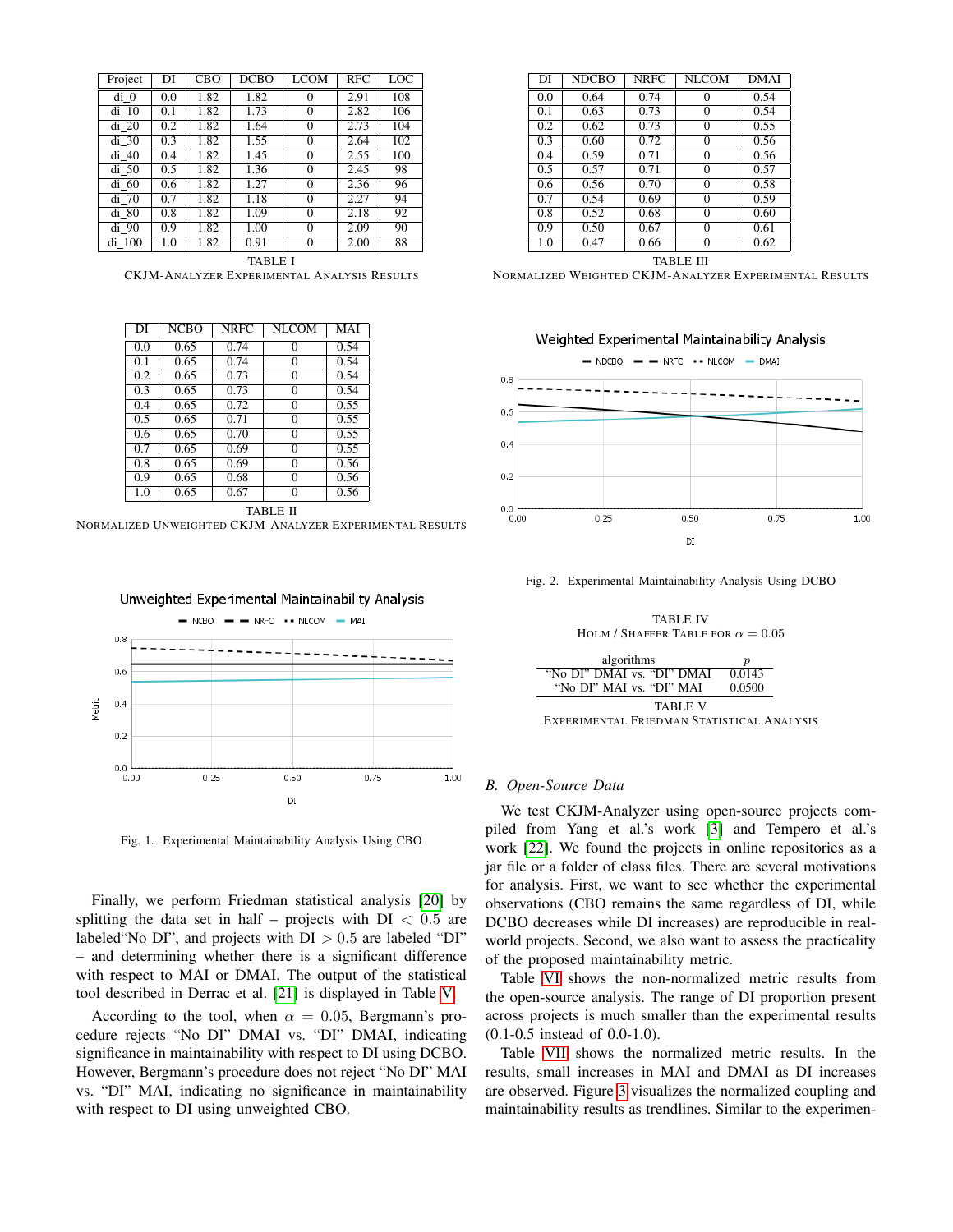| Project           | DI   | <b>CBO</b> | <b>DCBO</b> | <b>LCOM</b> | <b>RFC</b> | LOC    |
|-------------------|------|------------|-------------|-------------|------------|--------|
| argouml           | 0.12 | 9.89       | 9.30        | 36.49       | 23.12      | 262584 |
| poi               | 0.17 | 7.65       | 6.99        | 91.11       | 26.55      | 124773 |
| ireport           | 0.20 | 4.00       | 3.59        | 41.64       | 15.35      | 21378  |
| wro4i             | 0.23 | 7.00       | 6.21        | 23.27       | 15.93      | 29059  |
| fitjava           | 0.25 | 3.83       | 3.34        | 22.54       | 16.49      | 5178   |
| ihotdraw          | 0.26 | 8.70       | 7.55        | 77.32       | 19.97      | 66843  |
| ant               | 0.26 | 8.52       | 7.40        | 50.50       | 25.94      | 54268  |
| hsqldb            | 0.28 | 10.05      | 8.66        | 223.99      | 37.85      | 145646 |
| advancedGwt       | 0.30 | 8.38       | 7.13        | 122.34      | 23.21      | 33199  |
| ganttproject      | 0.30 | 6.66       | 5.66        | 133.69      | 26.32      | 66120  |
| jGap              | 0.31 | 8.10       | 6.82        | 77.25       | 21.68      | 970716 |
| jchempaint        | 0.33 | 8.63       | 7.23        | 144.77      | 26.60      | 880275 |
| pdfBox            | 0.33 | 11.10      | 9.27        | 68.27       | 25.31      | 158833 |
| picocontainer     | 0.34 | 7.76       | 6.44        | 16.92       | 14.93      | 8931   |
| mars              | 0.36 | 7.33       | 6.02        | 28.50       | 17.84      | 108126 |
| tomcat            | 0.36 | 5.20       | 4.26        | 35.08       | 19.29      | 54343  |
| ifreechart        | 0.36 | 10.03      | 8.20        | 200.44      | 33.22      | 160004 |
| <i>iHotDraw</i>   | 0.37 | 5.89       | 4.80        | 98.71       | 25.55      | 370465 |
| log4 <sub>i</sub> | 0.38 | 6.04       | 4.88        | 44.27       | 19.91      | 36336  |
| colt              | 0.48 | 6.75       | 5.13        | 53.22       | 18.73      | 101730 |
| xerces            | 0.50 | 5.36       | 4.02        | 96.51       | 20.36      | 196673 |

<span id="page-5-1"></span>TABLE VI CKJM-ANALYZER OPEN-SOURCE ANALYSIS RESULTS

tal results, there is a greater decrease in NDCBO compared to NCBO as DI increases, and a greater increase in DMAI compared to MAI as DI increases.

| DI               | <b>NCBO</b> | <b>NLCOM</b> | <b>NRFC</b> | MAI  | <b>NDCBO</b> | DMAI |
|------------------|-------------|--------------|-------------|------|--------------|------|
| 0.12             | 0.91        | 0.03         | 0.96        | 0.37 | 0.90         | 0.37 |
| 0.17             | 0.88        | 0.01         | 0.96        | 0.38 | 0.87         | 0.38 |
| 0.20             | 0.80        | 0.02         | 0.94        | 0.41 | 0.78         | 0.42 |
| 0.23             | 0.88        | 0.04         | 0.94        | 0.38 | 0.86         | 0.38 |
| 0.25             | 0.79        | 0.04         | 0.94        | 0.41 | 0.77         | 0.41 |
| 0.26             | 0.90        | 0.01         | 0.95        | 0.38 | 0.88         | 0.38 |
| 0.26             | 0.89        | 0.02         | 0.96        | 0.37 | 0.88         | 0.38 |
| 0.28             | 0.91        | 0.00         | 0.97        | 0.37 | 0.90         | 0.37 |
| 0.30             | 0.89        | 0.01         | 0.96        | 0.38 | 0.88         | 0.39 |
| 0.30             | 0.87        | 0.01         | 0.96        | 0.39 | 0.85         | 0.39 |
| 0.31             | 0.89        | 0.01         | 0.96        | 0.38 | 0.87         | 0.39 |
| 0.33             | 0.90        | 0.01         | 0.96        | 0.38 | 0.88         | 0.38 |
| 0.33             | 0.92        | 0.01         | 0.96        | 0.37 | 0.90         | 0.37 |
| 0.34             | 0.89        | 0.06         | 0.94        | 0.37 | 0.87         | 0.38 |
| 0.36             | 0.88        | 0.04         | 0.95        | 0.38 | 0.86         | 0.39 |
| 0.36             | 0.84        | 0.03         | 0.95        | 0.39 | 0.81         | 0.40 |
| 0.36             | 0.91        | 0.00         | 0.97        | 0.37 | 0.89         | 0.38 |
| 0.37             | 0.85        | 0.01         | 0.96        | 0.39 | 0.83         | 0.40 |
| 0.38             | 0.86        | 0.02         | 0.95        | 0.39 | 0.83         | 0.40 |
| 0.48             | 0.87        | 0.02         | 0.95        | 0.39 | 0.84         | 0.40 |
| 0.50             | 0.84        | 0.01         | 0.95        | 0.40 | 0.80         | 0.41 |
| <b>TABLE VII</b> |             |              |             |      |              |      |

<span id="page-5-2"></span>NORMALIZED CKJM-ANALYZER OPEN-SOURCE ANALYSIS RESULTS

We perform Friedman statistical analysis [\[20\]](#page-6-18) by splitting the data set in half. Given the nature of the data set, the cutoff point for the open-source projects differs from the cutoff point for the experimental projects – projects  $\leq 0.3$  are labeled "No DI", and projects  $> 0.3$  are labeled "DI". The analysis shows no significance for either MAI or DMAI, but a much lower  $p$  value is observed when maintainability is analyzed using DCBO as compared to CBO.

Open-Source Maintainability and Metric Trends



<span id="page-5-3"></span>Fig. 3. Open-Source Maintainability and Coupling Analysis Trendlines

TABLE VIII HOLM / SHAFFER TABLE FOR  $\alpha = 0.05$ 

| algorithms           | $\boldsymbol{v}$ |
|----------------------|------------------|
| NDI-DMAI vs. DI-DMAI | 0.2253           |
| NDI-MAI vs. DI-MAI   | 0.9999           |

#### VI. DISCUSSION

<span id="page-5-0"></span>In this section, we discuss the implications of the experimental and open-source project results, as well as future steps.

*Experimental results prove the soundness of CKJM-Analyzer and DCBO:* According to Table [I,](#page-4-0) only RFC decreased as DI increased, while CBO and LCOM remained the same. Our argument that CBO does not weigh DI's impact on the system is shown given the coupling value did not change. More specifically, as we are now drawing a distinction between CND/MND and CWD/MWD patterns [\[3\]](#page-6-10), the experimental results show that CBO views a dependency added via parameter injection the same as one added via new initialization (the "default" object). In other words, CBO views coupling the same, regardless of whether class implements the CND/MND or the CWD/MWD pattern.

The Friedman analysis on the experimental data in Table [V](#page-4-5) shows a significant change in DMAI when comparing "No DI" projects with "DI" projects, but no significant change in MAI when comparing "No DI" projects with "DI" projects. This indicates that, when using DCBO as the coupling metric instead of CBO, a significant increase in maintainability is observed in systems with higher DI. Under the specific conditions where the primary difference in projects is the amount of DI they contain, DCBO would significantly impact maintainability, while CBO would not significantly impact maintainability.

*Open-source project results do not reflect experimental results:* When splitting the data set in half to compare "No DI" against "DI" projects, no significant increase in maintainability was found using either CBO or DCBO. We believe there are a few reasons for this. Firstly, the range of DI proportion analyzed in open-source projects (0.1-0.5) was much lower than the range of DI proportion analyzed in experimental projects (0.0-1.0). Secondly, we did not consider XML-based DI, which may contribute to an increase in DI and DCBO.